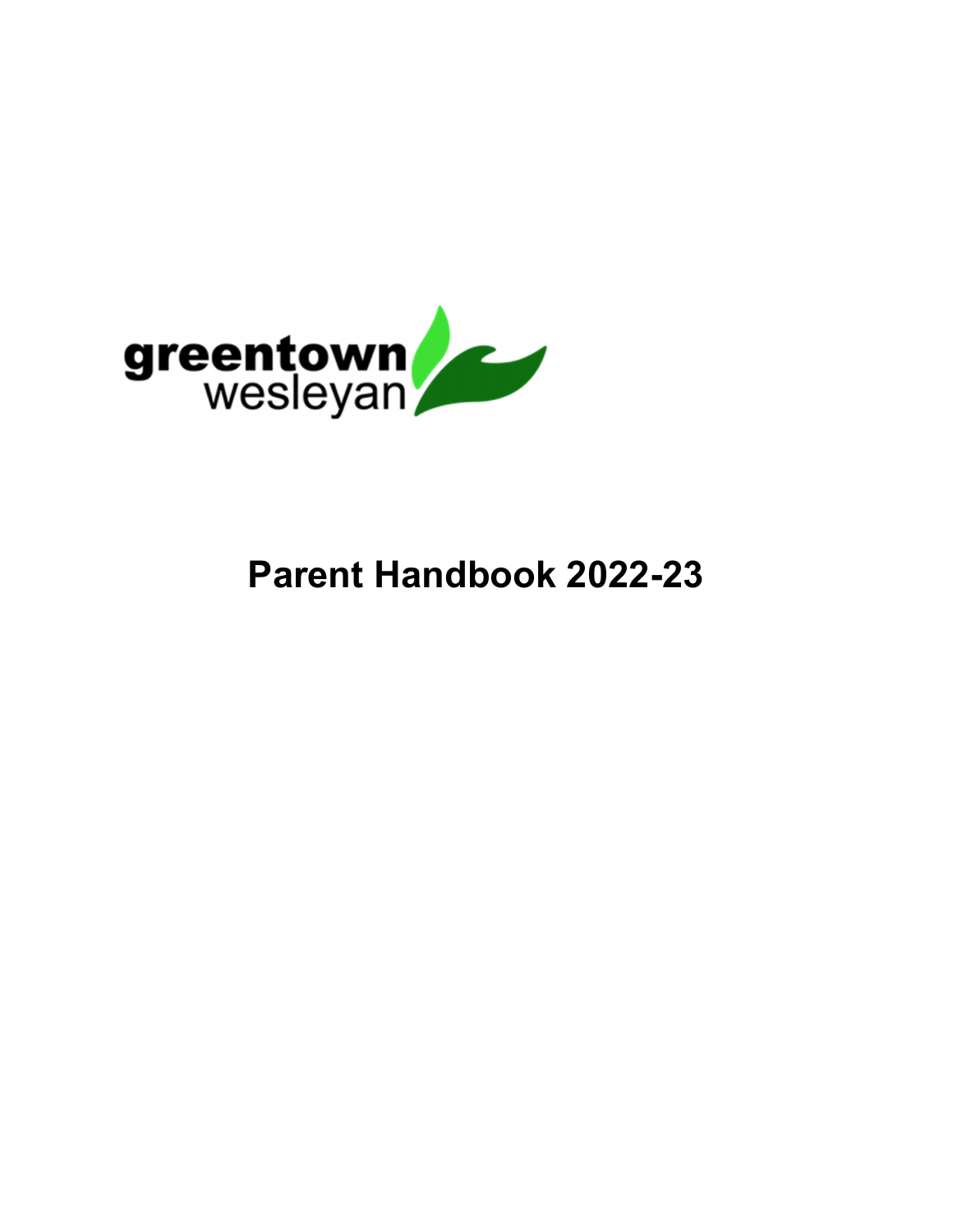### ADMISSION PROCEDURES

In order to establish uniform guidelines for admission to Greentown Wesleyan Daycare, the following procedure is required:

A. Read carefully the Parent's Handbook (policy statement) of Greentown Wesleyan Daycare. Note in particular the purpose, goals, program, discipline procedures, religion, health requirements, and financial plan. It is important that those wishing the services of the Daycare, to have confidence in and agree with its goals and purposes. It should be emphasized that the Parent Handbook is the policy statement of Greentown Wesleyan Daycare as of July 1987. Any change in rates or policy will be made with two weeks' advance notice.

B. Fill out entirely, the APPLICATION FOR ADMISSION.

C. The registration fee must accompany each application. No processing by the Daycare can be done without this fee, which is non-refundable. Applications are received and processed by date and children are received into the program on a first come, first served basis and as openings in the various age groups become available.

As openings in the age groups become available, any child is welcome to enroll in the program whose parents agree with the purpose and policy of Greentown Wesleyan Daycare.

D. A shot record as required by the Indiana State Board of Health is required no later than one week after admission to the Daycare.

- E. The following then is required for enrollment:
- 1. Application for Admission (enrollment forms)
- 2. Immunization record (State required)
- 3. Registration fee
- 4. Signed Parent Handbook Form

#### **ORGANIZATION**

The Greentown Wesleyan Daycare is one of the many ministries of the Greentown Wesleyan Church. It is sponsored by the church and governed by a Daycare Board and the Local church Board, which acts as the Board of Directors. It is registered by the State and complies with the State rules and regulations for a Daycare.

The Greentown Wesleyan Daycare is a non-profit organization. Any monies received in excess of operational expenses are used for expansion of facilities and purchase of equipment for even greater service to those who share in its program.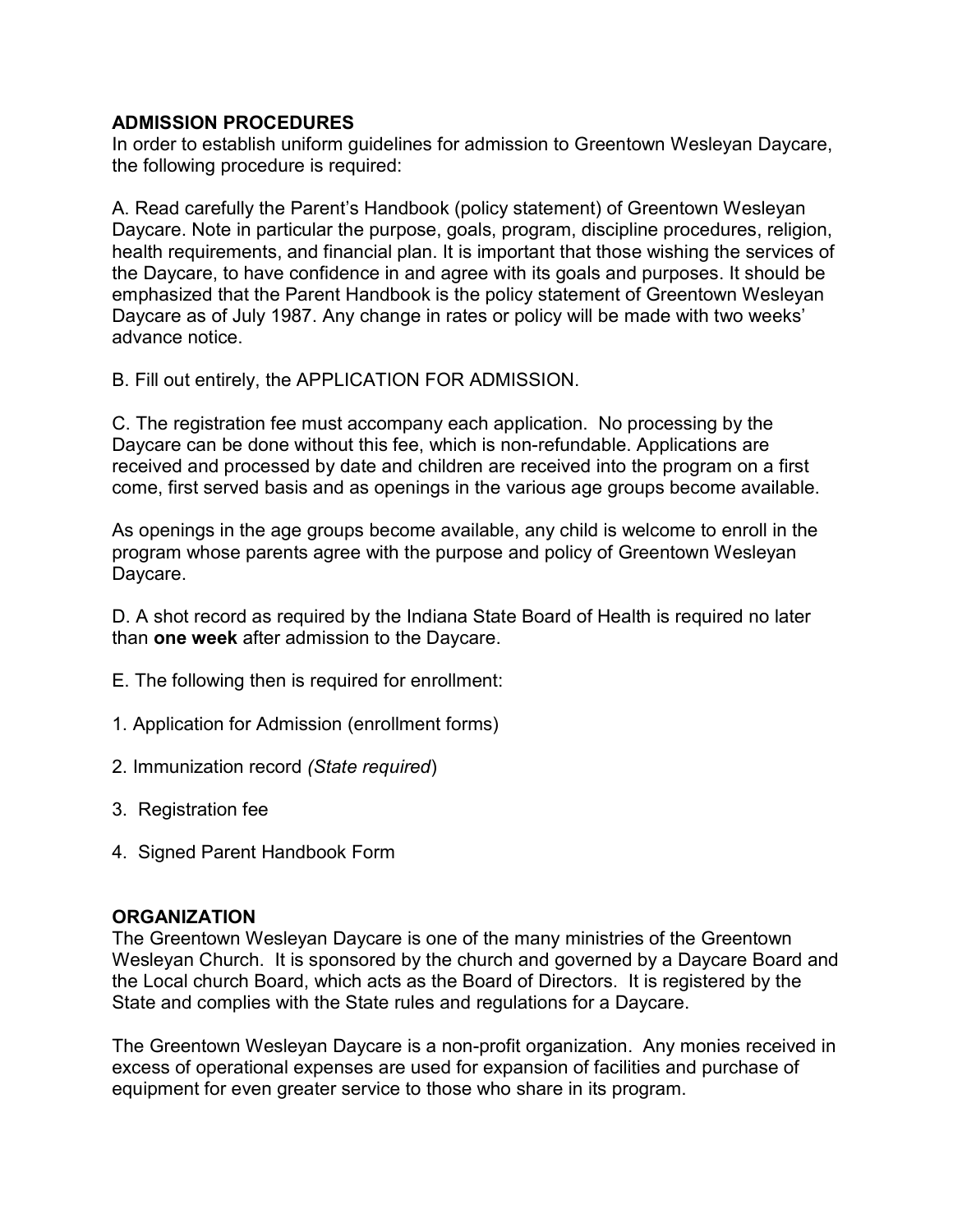#### PURPOSE AND GOALS

Greentown Wesleyan Daycare seeks to meet not only the physical needs of the child, but is also vitally concerned with emotional, spiritual, intellectual, and social development.

Greentown Wesleyan Daycare provides a learning environment with a program designed to allow each child to learn by discovery and application and at levels appropriate to his abilities. One of the keys to the success of the program is the Christian atmosphere provided through a dedicated, qualified, carefully selected staff. The selection of the staff will always be considered as a priority concern.

#### RELIGION

It is the objective of Greentown Wesleyan Day Care to help each child know that God made the world and cares for it, the people, and the things in it; therefore, our goal is to provide happy experiences in expressing love for God through our conversation, singing, praying, and helping Him care for the people and things in His world. No attempt will be intentionally made to prejudice a child against the church preference or faith of his parents.

#### PROGRAM

It should be emphasized that Greentown Wesleyan Daycare is not a "baby-sitting" service. Each day is designed to provide constructive learning experiences through planned activity and personal counsel and attention. Each activity including creative expression classes, conversation time, simple nature experiments, and indoor/outdoor play helps develop inquisitive, growing minds and muscle co-ordination for growing bodies.

The summer program for school-age children involves crafts, singing, outdoor play, swimming lessons, and various fieldtrips throughout the week. The cost of such activities will be paid by the parents and will be discussed at the time of enrollment. School-age children will be those who have completed Kindergarten to those who have completed Sixth Grade.

The summer program for preschoolers will involve creative arts, music, outdoor play, manipulatives, imaginative play, and language arts. The preschoolers will be those 3 years of age through five, or those who will be entering Kindergarten the following year. They may be involved in fieldtrips occasionally.

The school-year program will run from September through May of each year. There will be full day-care for 2s through 4s which involves a complete child care program including hot lunches, rest periods, indoor and outdoor play, as well as a daily learning experience for each age group.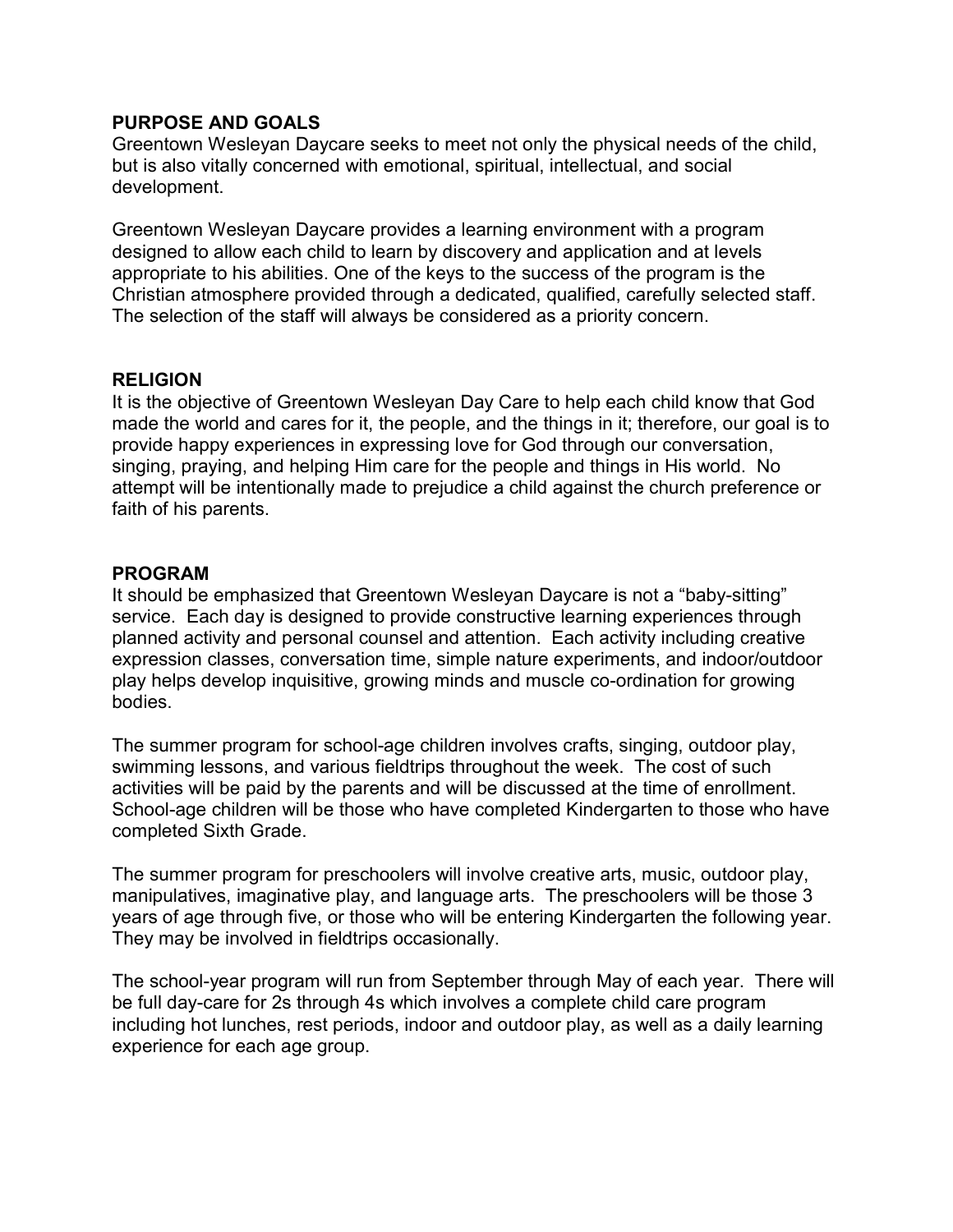The Pre-Kindergarten program for children who turn four years old by September 1<sup>st</sup> and will enter Kindergarten the following year will be involved in various activities to prepare them for the kindergarten program.

All of the above options may be used on a full-time or part-time plan.

## PAYMENT POLICIES

Payment is due the first day of the week, and will be the same each week for each child enrolled on a regular schedule in order to hold their position in the daycare. Changes in schedule must be worked out ahead of time with the director.

Payment is due each week whether or not the child is present. There are no free sick days. You are required to pay for holidays if you are on a regular schedule in order to give our staff a paid holiday. Any account which becomes two weeks delinquent or if there are two NSF checks, the entire amount is due immediately in cash. There is a \$5 fee for NSF checks, plus any additional bank fees charged to the daycare. Any account which is not paid in full after three warnings will be sent to collections and the child will be dismissed from daycare until the bill has been paid in full. There is an overtime fee of \$1 per child for each 5 minute period when the child is not picked up by 6 PM.

| <b>Tuition</b><br><b>Table</b>                                           | <b>Nursery &amp;</b><br>Toddler*<br>(6 weeks to 3<br>years) | Pre-K<br>(3 years till<br>Kindergarten) | <b>School-Age</b><br>(before-/after-<br>school, during<br>school year) | <b>School-Age</b><br>(Summer, breaks,<br>closures, etc) |
|--------------------------------------------------------------------------|-------------------------------------------------------------|-----------------------------------------|------------------------------------------------------------------------|---------------------------------------------------------|
| <b>Weekly, Full</b><br>Day<br>(4-5 days/wk,<br>more than 5<br>hours/day) | $175$ /week                                                 | $145$ /week                             | $70$ /week                                                             | $110$ /week                                             |
| <b>Weekly, Half</b><br>Day<br>(4-5 days/wk, less<br>than 5 hours/day)    | <b>105/week</b>                                             | 90/week                                 | n/a                                                                    | n/a                                                     |
| Daily, Full Day<br>$(1-3$ days/wk,<br>more than 5<br>hours/day)          | $45$ /day                                                   | $40$ /day                               | $20$ /day                                                              | $30$ /day                                               |
| Daily, Half Day<br>(1-3 days/wk, less<br>than 5 hours/day)               | $35$ /day                                                   | $30$ /day                               | n/a                                                                    | n/a                                                     |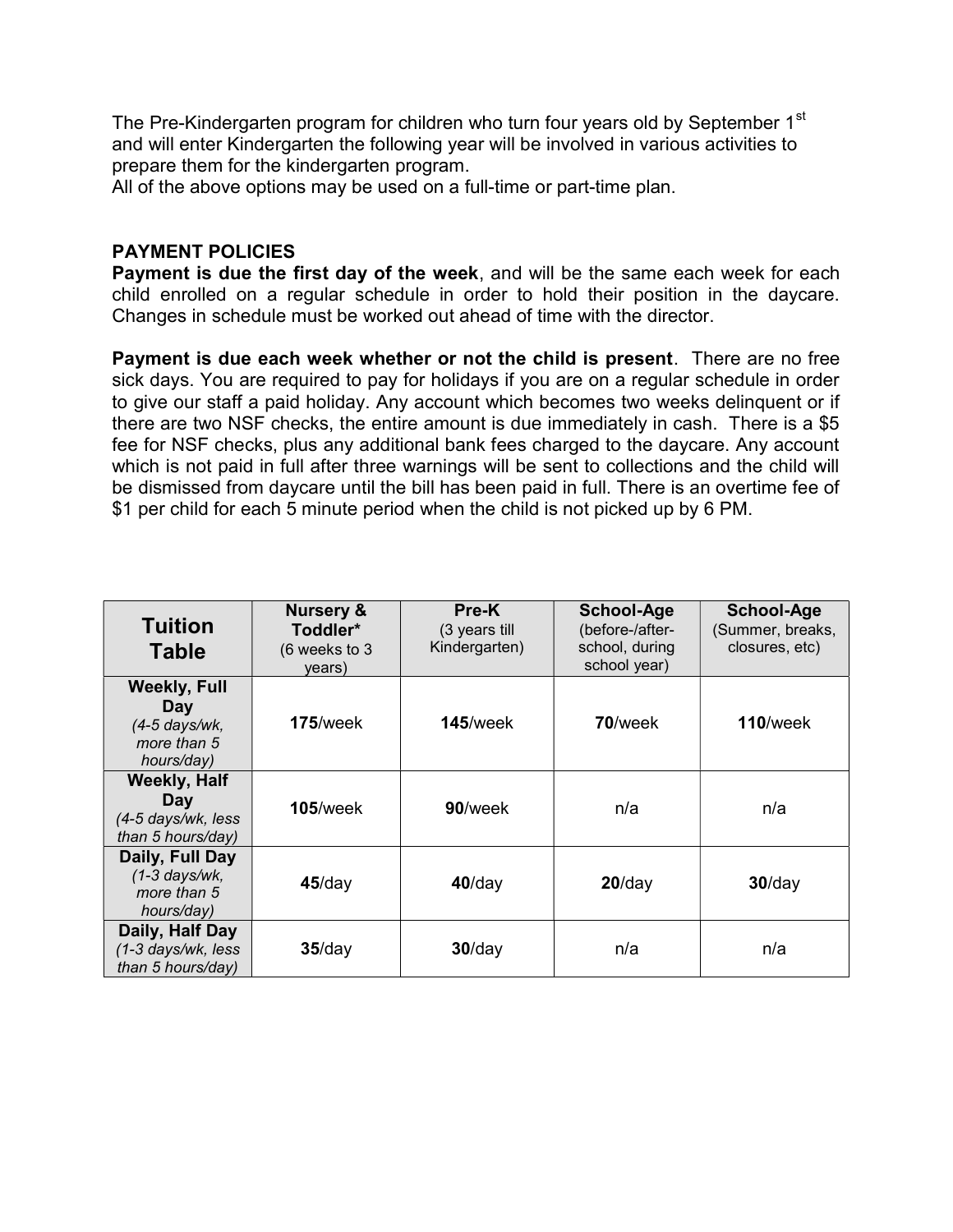# MEDICAL POLICY

State Regulations (3-430 and 3-433)

1. Staff members and other persons with a communicable disease will not be permitted to have contact with children in the day care, nor work in a capacity where illness will be transmitted. 2. When children are known to have been exposed to a communicable disease, prompt notice shall be given to the parents and all staff members who have been exposed. 3. When a child is known to have been exposed to a communicable disease outside the day care, he shall be excluded from attendance at the day care for such time as prescribed by the physician or local health officer. 4. Children, upon arrival, shall be observed for signs of illness. 5. For children who are ill upon arrival or who become ill during the day; if they cannot be suitably cared for by the day care, the day care shall notify the parents or guardian in order to arrange for suitable care for the child. Children who are ill or injured shall be kept under observation by a staff member.

Please keep your child home:

- 1. If he/she has a fever, or has had one within the last 24 hours.
- 2. If he/she has a constant cough.
- 3. If he/she has a heavy nasal discharge.
- 4. If he/she has vomited.
- 5. If he/she has a rash.

6. If he/she has symptoms of a possible communicable disease: Usually: reddened eyes, sore throat, headache, abdominal pain, fever, rash. \*Please: Notify us at once if your child has a communicable disease!\*

7. If he/she has evidence of lice/bed bugs. (Please notify the day care.)

Your child will be sent home:

1. --If he/she has a fever of 100 degrees or more.

2. --If he/she has vomited.

3. --If he/she has symptoms of a possible communicable disease: Usually: reddened eyes, sore throat, headache, abdominal pain, fever, rash.

4. --If he/she has evidence of lice.

# RE-ADMITTANCE

The following list of communicable diseases are examples requiring medical releases from a doctor before your child will be accepted at the day care for attendance: \*\*pinkeye, eye infections, measles, chicken pox, mumps, ringworm, scabies, athlete's foot, Vincent's infections. \*\*If lice are found, the child must be sent home and treated. If lice is found the next day the child is out for a week and must have a note from doctor, nurse or beautician verifying the lice has been treated. The examination expense is the parent's responsibility. OUTDOOR PLAY: When weather permits (at Director's discretion), ALL children will go outdoors unless a written medical excuse accompanies your child.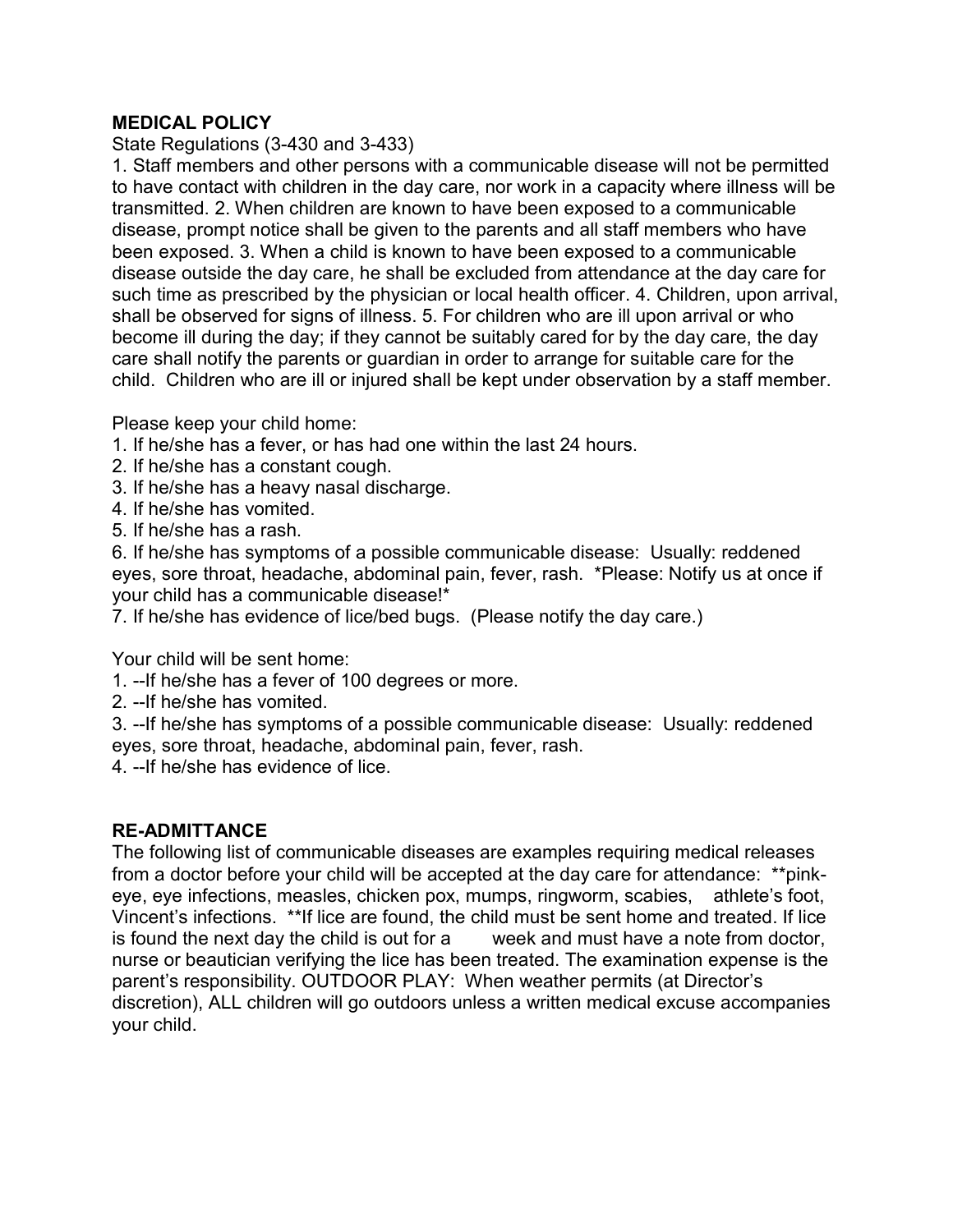NO PRESCRIBED MEDICINE WILL BE ADMINISTERED AT THE DAY CARE WITHOUT THE DOCTOR'S WRITTEN PERMISSION. MEDICINE SHOULD BE BROUGHT IN ORIGINAL PRESCRIPTION CONTAINER.

All non- prescription medication will be administered according to the dosage on the bottle and the directions. A parent will be required to provide a doctor's note stating the child can take non-prescribed medication each school year. Then the parent or guardian must fill out an authorization of medication form with each use. This form will also be signed by the staff that has administered the medication.

# DROP OFF AND PICK-UP

It is the policy of Greentown Wesleyan Daycare that each child is brought into the classroom by a responsible adult who may not leave until that child has been received by the teacher. A child may not leave the school premises until released to a responsible adult by the teacher. Your child will be released ONLY TO THOSE WHOM YOU AUTHORIZE on your application form. (I.D. will be checked until all staff recognizes each adult.)

#### COMMUNICATIONS

Please send all messages in writing or by email. Messages to the teacher, director or bookkeeper may be handed to them or left at the designated place in the Daycare office. Check your child's locker or front desk for any messages for you. We also will utilize our secret group on Facebook. Please ask to be invited to join the group.

#### DISCIPLINE

All adults and children are to be treated with respect. No form of corporal punishment will be used. Teachers will use positive discipline such as the following:

- 1. Establish clear rules.
- 2. Consistency in enforcing rules.
- 3. Use positive language to explain desired behavior.
- 4. Speak calmly while bending down to a child's eye level.
- 5. Give clear choices.
- 6. Re-direct child to a new activity.

7. Encourage team work- Teachers or admin may reward children for positive behavior with whole group special activities or games (food will not be used as a reward).

8. Behavior Plan- If we are unable to resolve the issue, we will discuss a behavior plan with you and your child's teacher. (or follow an IEP that child currently has from a qualified school program.)

9. Time-out (one minute per year of age). This is a positive separation to allow the child to calm down and re-group that is used on children 3 and older.)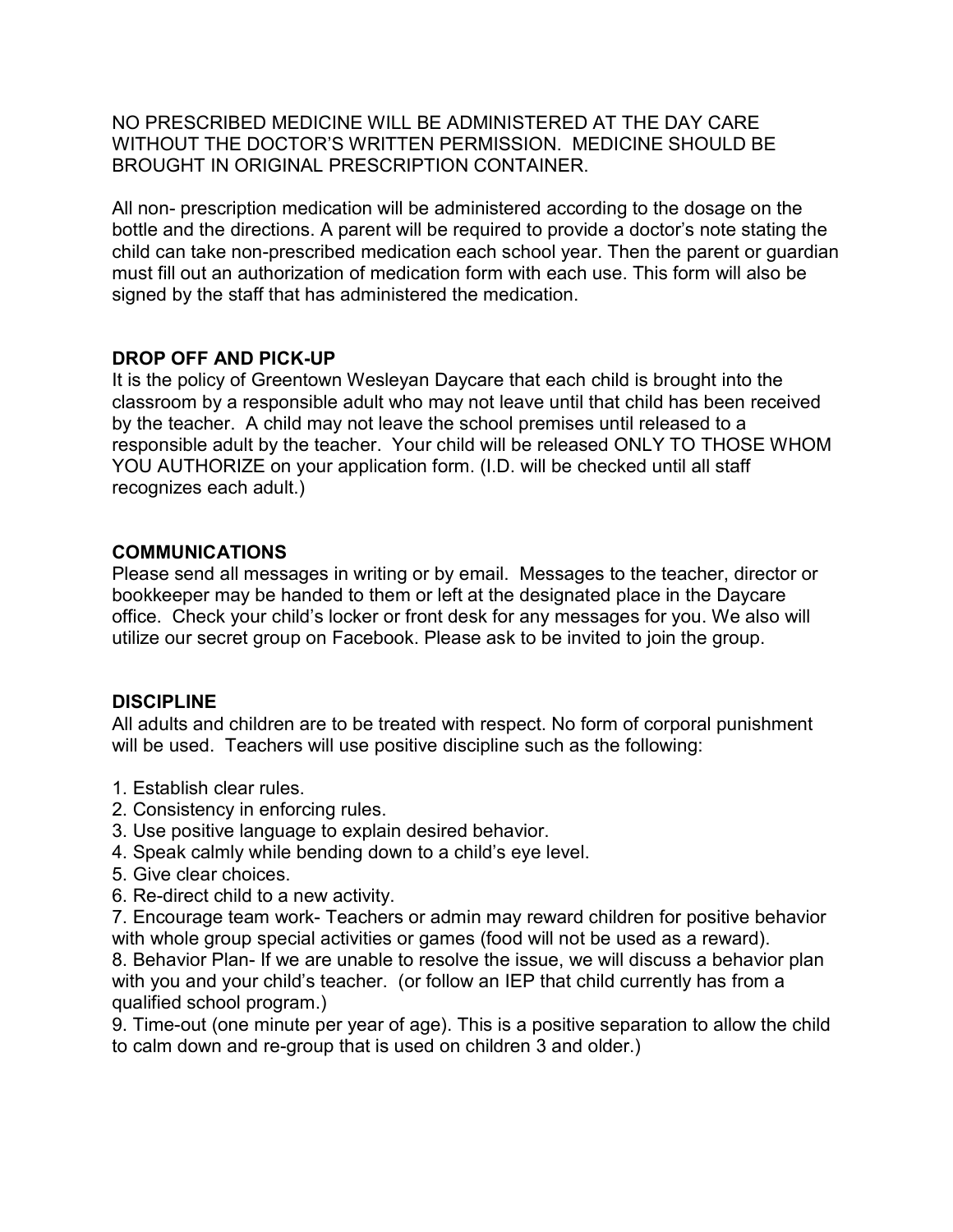Suspension or Dismissal- in the event the previous steps do not accomplish a positive resolution, and we find that we cannot accommodate the child due to violence etc., the family will be asked to make other childcare arrangements.

#### BITING POLICY

Biting is unfortunately not unexpected behavior for toddlers. Some children and many toddlers communicate through this behavior. However, biting can be harmful to other children and to staff. This biting policy has been developed with both of these ideas in mind. As a day care, we understand that biting, unfortunately, is a part of a day care setting. Our goal is to help identify what is causing the biting and resolve these issues. If the issue cannot be resolved, this policy serves to protect the children that are bitten. If a biting incident occurs, state regulations require that the parent of the child biting and the parent of the child who was bitten be contacted. Names of the children are not shared with either parent.

# WHEN BITING DOES OCCUR

Our staff strongly disapproves of biting. The staff's job is to keep the children safe and help a child that bites learn different, more appropriate behavior. We do not use techniques to alarm, hurt, or frighten children such as biting back or washing a child's mouth out with soap.

#### For the child that was bitten:

1. First aid is given to the bite. It is cleaned with soap and water. If the skin is broken, the bite is covered with a bandage.

- 2. Parents are notified.
- 3. The "Ouch Report" form is filled out documenting the incident.

#### For the child that bit:

- 1. The teacher will firmly tell the child "NO! DO NOT BITE!"
- 2. The child will be redirected or placed in time out for no longer than the child's age (one year old, one minute).
- 3. The parents are notified.
- 4. The "Incident Report" is filled out documenting the incident.

#### When Biting Continues:

1. The child will be shadowed to help prevent any biting incidents.

2. The child will be observed by the classroom staff to determine what is causing the child to bite (teething, communication, frustration, etc.) The director may also observe the child if the classroom staff is unable to determine the cause.

3. The child will be given positive attention and approval for positive behavior.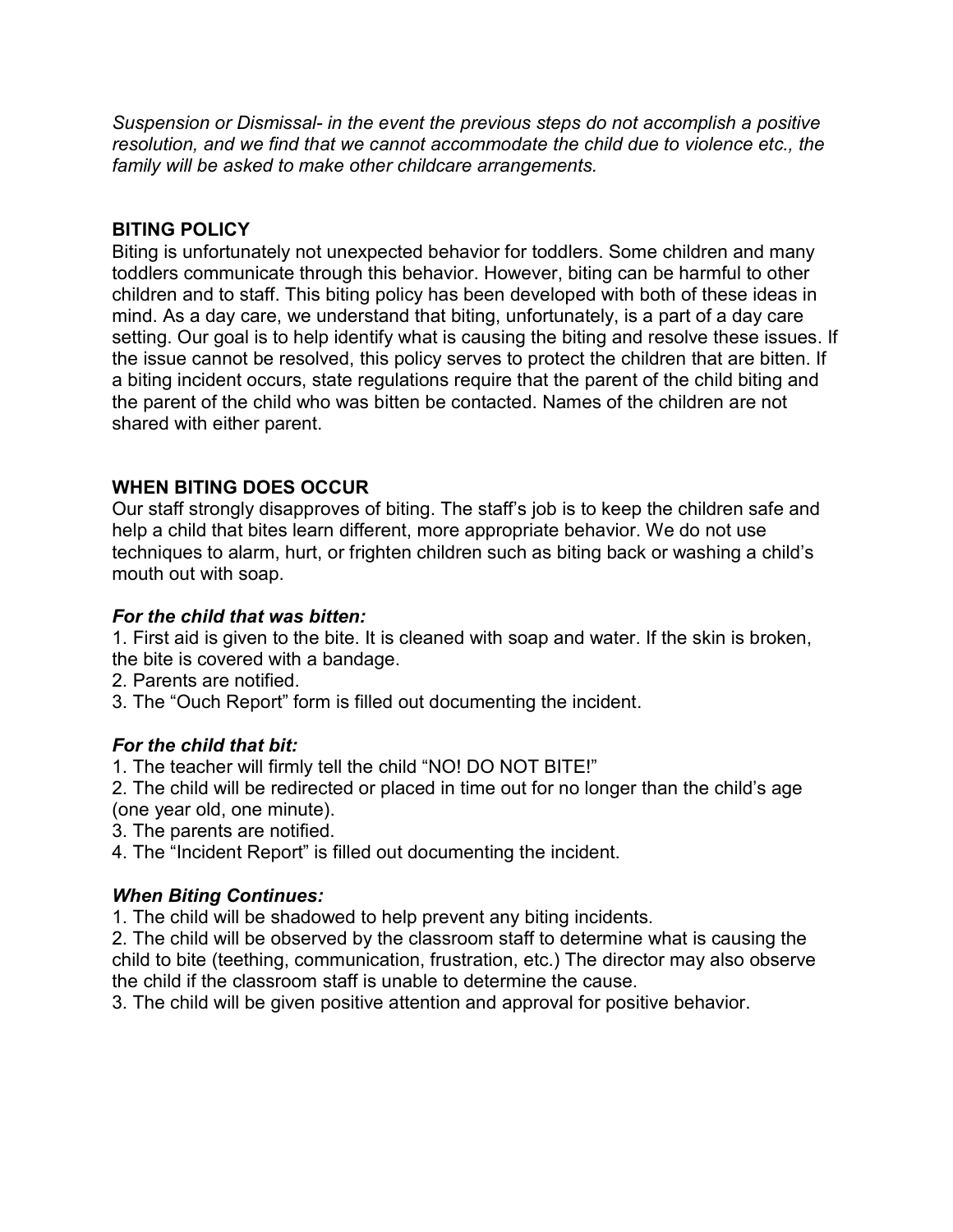#### When biting becomes excessive:

1. If a child inflicts 3 bites in a one week period (5 weekdays) in which the skin of another child or staff member is broken or bruised or the bite leaves a significant mark, a conference will be held with the parents to discuss the child's behavior and how the behavior may be modified.

2. If the child again inflicts 3 bites in a one week period (5 weekdays) in which the skin of another child or staff member is broken or bruised or the bite leaves a significant mark, the child will be suspended for 2 business days.

3. If a child once again inflicts 3 bites in a one week period (5 weekdays) in which the skin of another child or staff member is broken or bruised or the bite leaves a significant mark, the parents will be asked to make other day care arrangements.

If a child, who has been through steps 1 and/or 2, goes 3 weeks (15 business days) without biting, we will go back to step one if the child bites again. If a child bites twice in a 4 hour period, the child will be required to be picked up from day care for the remainder of the day. This will not count towards the 2 day suspension.

\*\*\*This policy is effective November 1st 2021. All past experiences of biting are not included in this policy, as this policy was not in effect at the time of biting. All biting occurrences from today forward will be counted towards a child's total biting incidents.

#### CLOTHING

The children will be playing outside as weather permits and will need appropriate outdoor clothing depending on the season. A complete change of clothing (except shoes) must be left at the center on the first day of attendance. All clothing must be plainly marked with the child's name to help prevent loss or mix-up. This clothing will be kept in the child's locker.

#### TOYS AND MONEY

Parents are asked to please not send toys or money with the child. The Ministry cannot be responsible for misuse or damage to toys or for the loss of money. Teachers may allow exceptions for Show-n-Tell, and care will be given to keep items secure, however GWD cannot be liable for any said toy or item.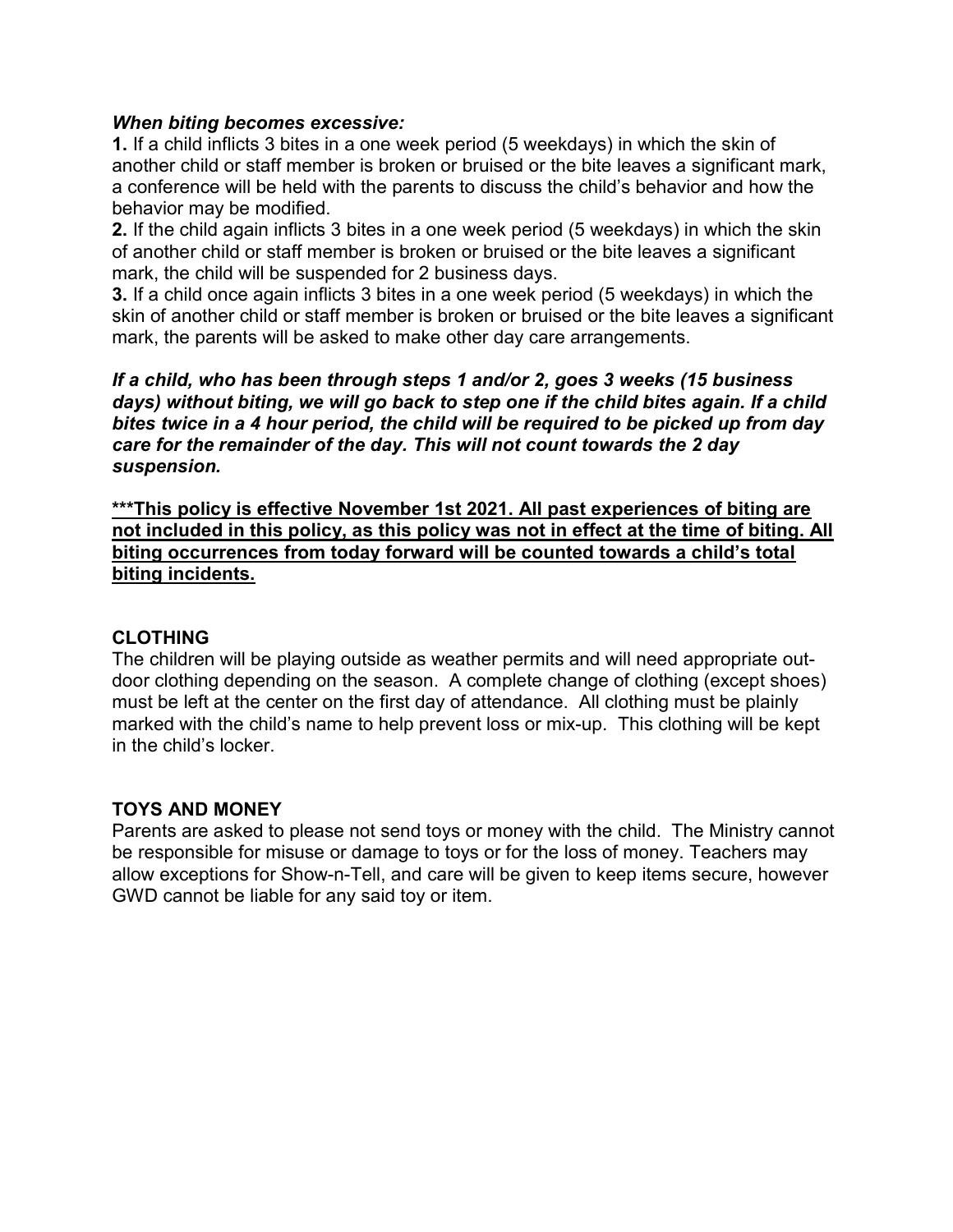#### **HOLIDAYS**

The Daycare will not be open Labor Day, Thanksgiving Day, the day after Thanksgiving, Christmas, New Year's Day, Memorial Day, and the  $4<sup>th</sup>$  of July. If these holidays fall on a Saturday or Sunday, either the Friday preceding or the Monday following the holiday will be designated as the holiday. The daycare will close at 1p.m. on Christmas Eve, and at 3p.m. on New Year's Eve & Good Friday. Surveys may be taken before each holiday to see how many children will be attending during certain holiday seasons. You are required to pay for the holidays according to your tuition schedule.

#### HOURS

Greentown Wesleyan Daycare normal hours of operation are Monday- Friday 6:30 a.m.- 6:00 p.m. Please have your child picked up on time. The parent of a child who is at the Daycare after 6:00 p.m. will be charged \$1.00 for every five minutes he is late, payable to the employees who had to stay over. (This is not part of the tuition, but a late fee.) If a child is not picked up by 6:30, and no parent contact has been established, the Daycare will call CPS to come a pick up the child (ren).

#### **ABSENCES**

All absences shall be reported to the daycare in the morning before the child's usual arrival time. This shall be done by calling the daycare.

#### RE-ENROLLMENT

If a child is withdrawn from the daycare for any reason, upon re-enrollment, a fee of \$25 will be due.

#### VOLUNTARY WITHDRAWAL

If parents wish to withdraw their child for any reason, a two-week notice should be given to the Administrator. This means that two weeks' payment is due after notification. If a child is withdrawn immediately without a two weeks' notice, two weeks payment is due.

#### MEALS AND SNACKS

Breakfast will be served before 8:00 a.m. If your child arrives at the daycare after 8:00, he will not be served breakfast. The parents shall notify the teacher if the child has already eaten breakfast if the child arrives before 8:00. Morning snack will be served between 9:30 and 10:00. Lunch will be served from 11 to 12:30 and afternoon snack at 3:00 (4:00 for school-age). All meals and snacks have been approved by the nutrition department of the State Board of Health.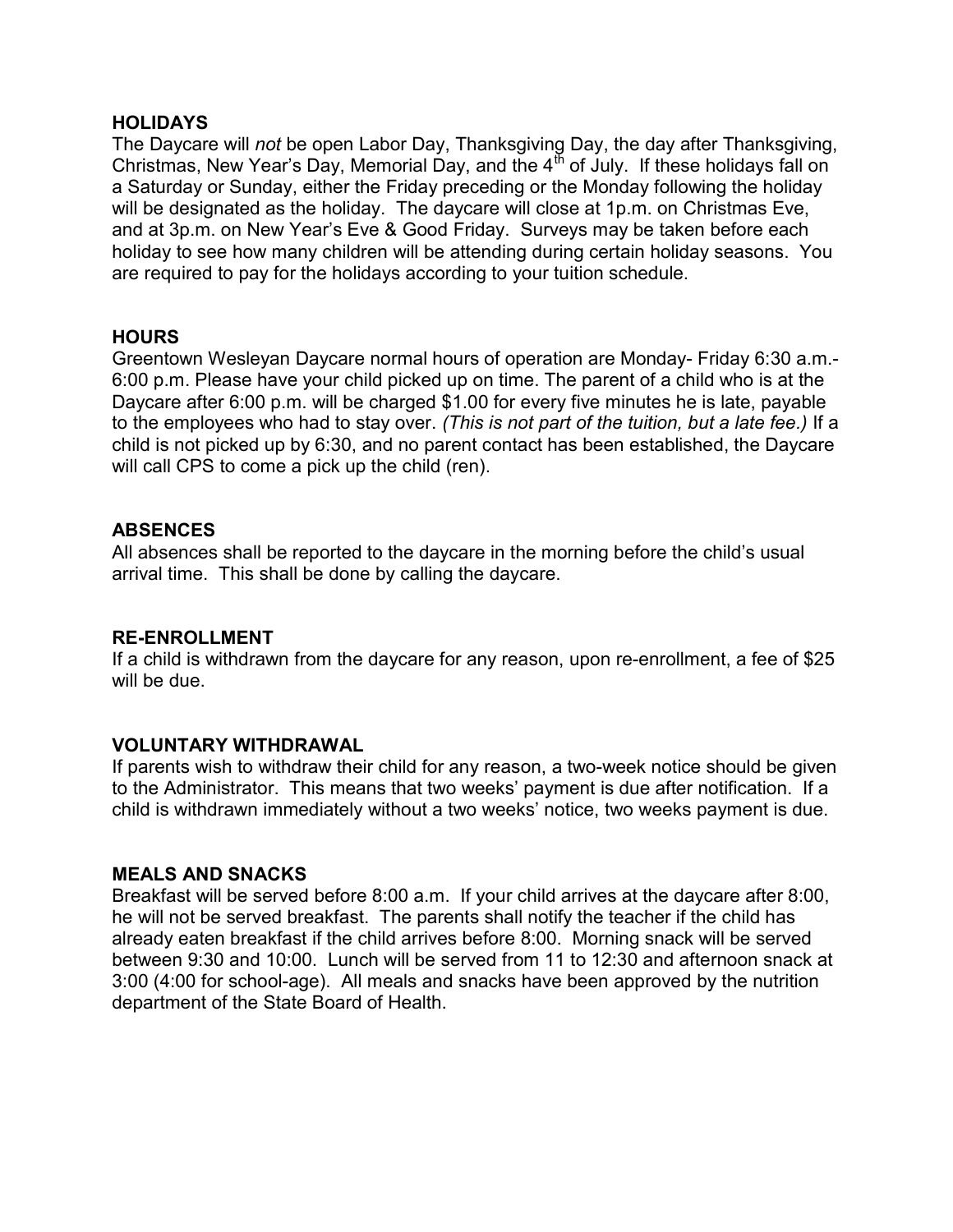#### BIRTHDAYS AND FOOD

Pre-packaged treats along with birthday napkins make a happy party. No homemade items. Please do not send gum, balloons, horns or whistles. Parents please notify the director a few days in advance -if planning a party.

#### VISITORS

Parents are welcome and encouraged to visit Greentown Wesleyan Daycare. However, because the program is designed as an educational experience, it is required that no one enter the classroom while classes are in session, without prior consent of the office or the teacher. This is to preserve the continuity of the instruction the children receive.

#### PARENT INVOLVEMENT

Parents are encouraged to have conferences with the teacher and/or Administrator in order that all involved might better understand how to best serve the child.

Parents are encouraged to be involved in field trips and other activities as their schedule permits. Any participation will enhance the bond between the daycare and home and will benefit the child

There will be open houses and planned programs at pre-announced intervals. Children are encouraged to participate and parents are encouraged to attend.

#### NAP TIME

All children will nap from 12:30 to 2:30. Cots will be provided by the daycare. Each parent is to provide a small blanket and pillow, if desired, for their child with his name permanently marked on it. Please bring these in a small plastic or cloth bag for easy and sanitary storage in the child's locker. The blanket and pillow must be taken home (weekly) by Friday to be laundered.

#### EMERGENCY CLOSINGS

Greentown Wesleyan Daycare is almost always open even when schools are closed. In case of snow or other emergency closing--listen to the radio announcements and our daycare Facebook page. If there is a power failure, a serious snow situation, or other emergency when we could not be open, there is no guaranteed refund.